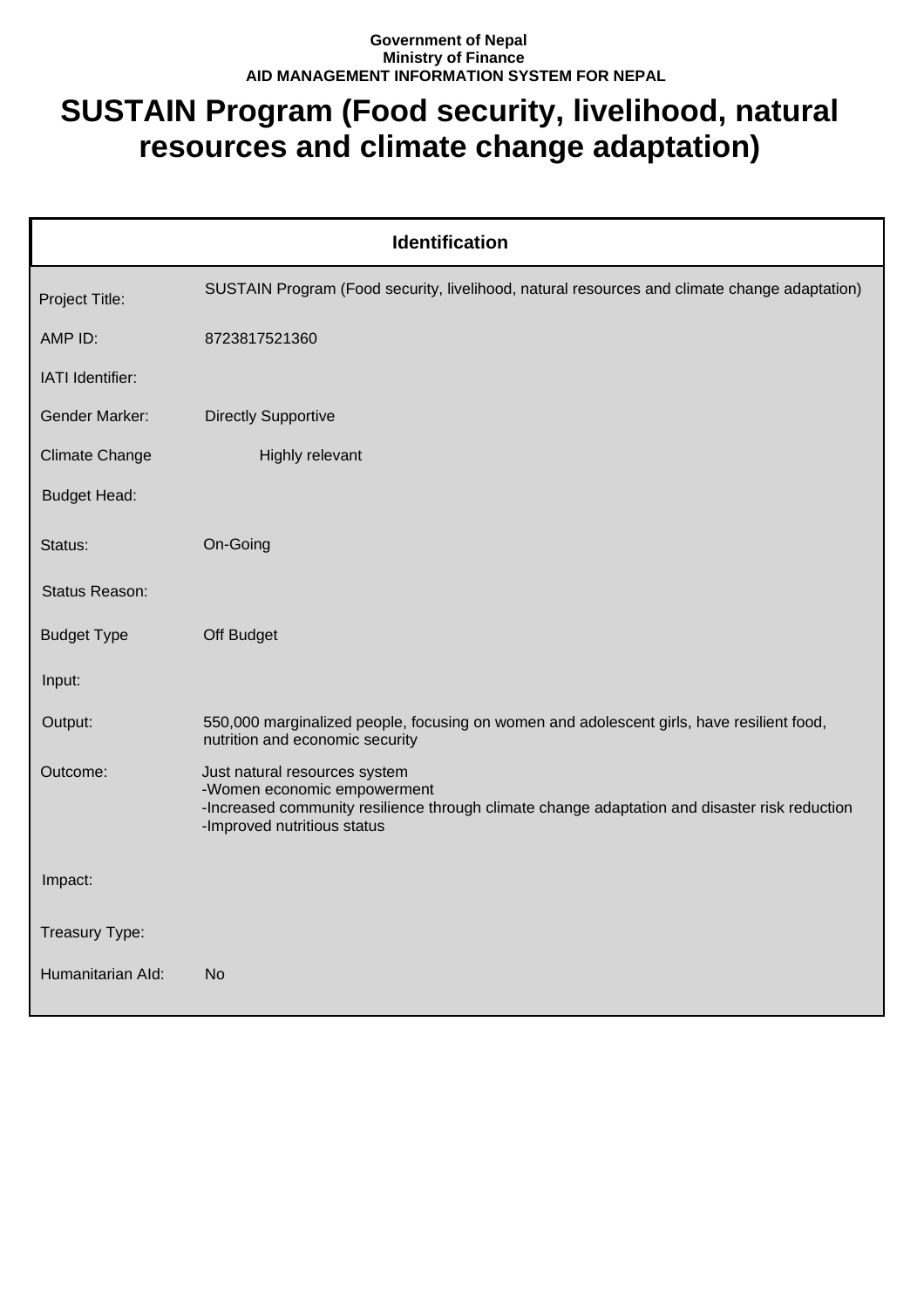| Location                  |            |
|---------------------------|------------|
| Location                  | Percentage |
| Okhaldhunga (Okhaldhunga) | 25.0%      |
| Udayapur (Gaighat)        | 25.0%      |
| Siraha (Siraha)           | 25.0%      |
| Saptari (Rajbiraj)        | 25.0%      |

| <b>National Plan</b>                                                                                                                             |            |  |
|--------------------------------------------------------------------------------------------------------------------------------------------------|------------|--|
| Program                                                                                                                                          | Percentage |  |
| [Water Resources] [Infrastructure Development Policy] [National Development Plan<br>$(NDP)$ ]                                                    | 4.0%       |  |
| [Social Protection ] [Social Development Policy ] [National Development Plan (NDP) ]                                                             | 4.0%       |  |
| [Saving] [Macroeconomic Policy and Economic Development Policy] [National<br>Development Plan (NDP) ]                                            | 4.0%       |  |
| Poverty Alleviation ] [ Macroeconomic Policy and Economic Development Policy ] [ National<br>Development Plan (NDP) ]                            | 4.0%       |  |
| [Monitoring and Evaluation ] [ Good Governance and Human Rights ] [ National<br>Development Plan (NDP) 1                                         | 4.0%       |  |
| [Labour and Employment] [Macroeconomic Policy and Economic Development Policy] [<br>National Development Plan (NDP) ]                            | 4.0%       |  |
| [ Irrigation and Water Induced Disaster Management ] [ Water Resources ] [ Infrastructure<br>Development Policy ]                                | 4.0%       |  |
| Inclusion   [ Peace, rehabilitation and Inclusive Development ] [ National Development Plan<br>$(NDP)$ ]                                         | 4.0%       |  |
| [Good Governance (GG)] [Good Governance and Human Rights ] [National Development<br>Plan (NDP) ]                                                 | 4.0%       |  |
| Decentralization, Self Governance and Local Development ] [ Social Development Policy ] [<br>National Development Plan (NDP) ]                   | 4.0%       |  |
| [Cooperative Sector Development] [Macroeconomic Policy and Economic Development<br>Policy ] [ National Development Plan (NDP) ]                  | 4.0%       |  |
| [ Children ] [ Social Development Policy ] [ National Development Plan (NDP) ]                                                                   | 4.0%       |  |
| [Balanced Development] [ Peace, rehabilitation and Inclusive Development] [ National<br>Development Plan (NDP) ]                                 | 4.0%       |  |
| [Agriculture Loan, Rural Loan and Micro Finance ] [Macroeconomic Policy and Economic<br>Development Policy   [ National Development Plan (NDP) ] | 4.0%       |  |
| [Land Reform and Management] [Macroeconomic Policy and Economic Development<br>Policy ] [ National Development Plan (NDP) ]                      | 5.0%       |  |
| Gender Equity, Women Development ] [ Peace, rehabilitation and Inclusive Development ] [<br>National Development Plan (NDP) ]                    | 5.0%       |  |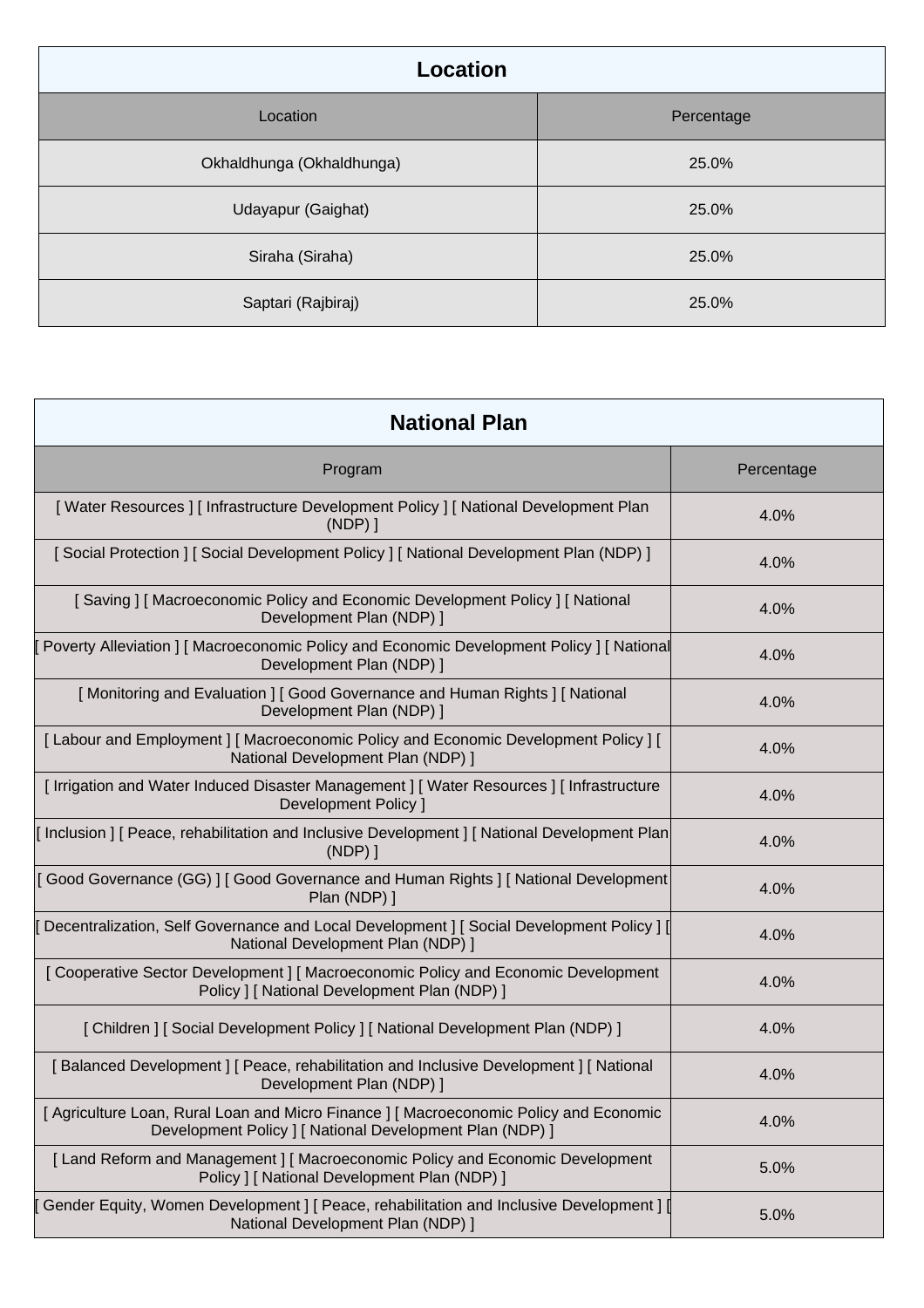| Program                                                                                                                          | Percentage |
|----------------------------------------------------------------------------------------------------------------------------------|------------|
| [Environment and Climate Change] [Infrastructure Development Policy] [National<br>Development Plan (NDP) ]                       | 5.0%       |
| Forest and Soil Conservation   [ Macroeconomic Policy and Economic Development Policy  <br>] [ National Development Plan (NDP) ] | 5.0%       |
| [Non-Governmental Organizations ] [Social Development Policy ] [National Development<br>Plan (NDP) ]                             | $5.0\%$    |
| [Health and Nutrition ] [Social Development Policy ] [National Development Plan (NDP) ]                                          | $5.0\%$    |
| Fariculture and Food Security   [ Macroeconomic Policy and Economic Development Policy<br>] [ National Development Plan (NDP) ]  | 5.0%       |

| <b>Sector</b>                                      |            |  |
|----------------------------------------------------|------------|--|
| Sector                                             | Percentage |  |
| Nepal Sector Classification LOCAL DEVELOPMENT 0    | 16.0%      |  |
| Nepal Sector Classification AGRICULTURE 0          | 17.0%      |  |
| Nepal Sector Classification FOREST 0               | 17.0%      |  |
| Nepal Sector Classification ALTERNATE ENERGY 0     | 17.0%      |  |
| Nepal Sector Classification LIVELIHOOD 0           | 17.0%      |  |
| Nepal Sector Classification POLICY AND STRATEGIC 0 | 16.0%      |  |

| <b>Implementing/Executing Agency</b>                      |        |  |
|-----------------------------------------------------------|--------|--|
| Donor                                                     |        |  |
| <b>CARE Nepal</b>                                         | 0.0%   |  |
| <b>Responsible Organization</b>                           |        |  |
| Ministry of Energy, Water Resources and Irrigation        | 25.0%  |  |
| Ministry of Women, Children and Senior Citizen            | 25.0%  |  |
| Ministry of Agriculture, Land Management and Cooperatives | 25.0%  |  |
| Ministry of Forests and Environment                       | 25.0%  |  |
| <b>Executing Agency</b>                                   |        |  |
| <b>CARE Nepal</b>                                         | 100.0% |  |
| <b>Implementing Agency</b>                                |        |  |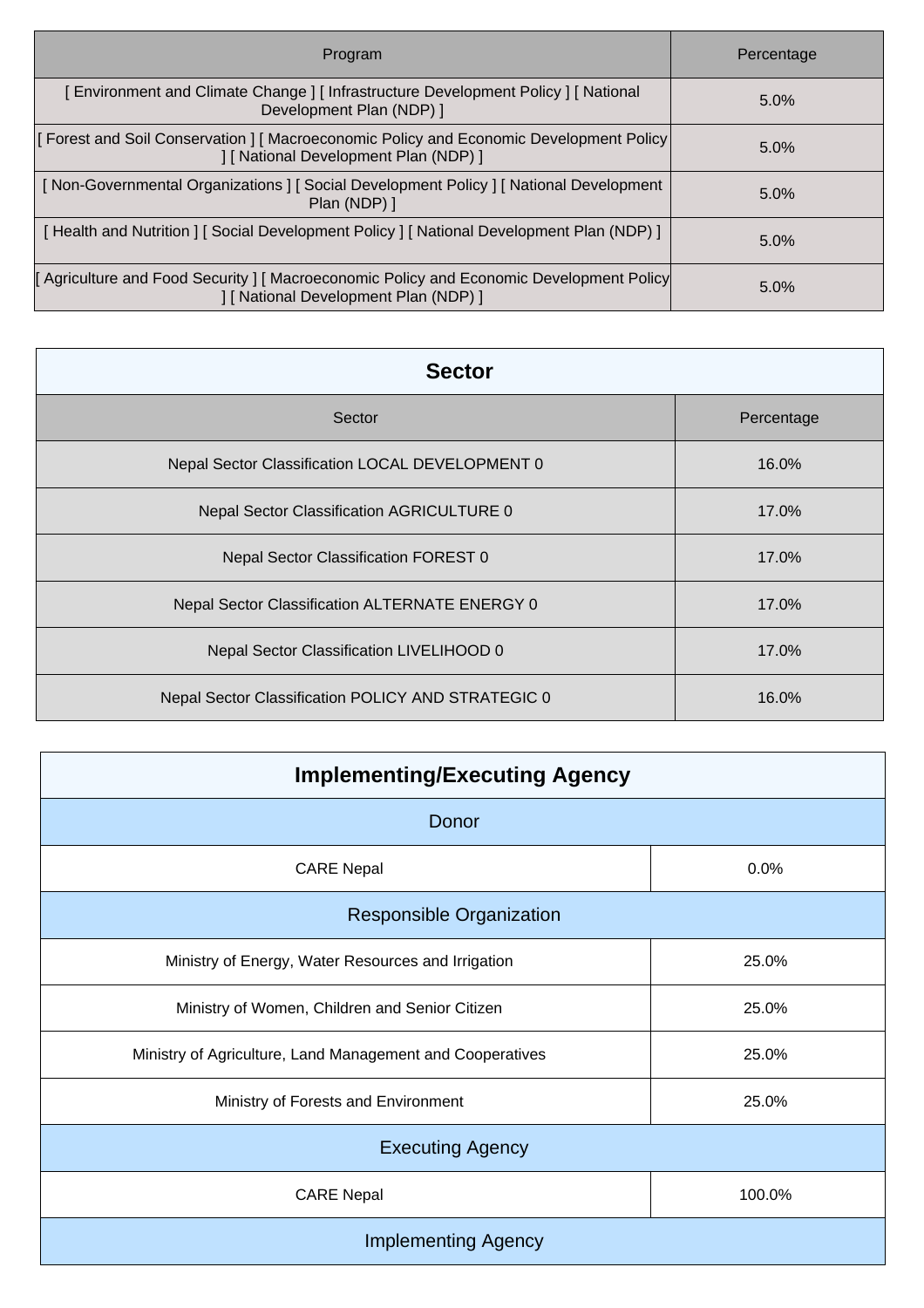NGOs 100.0%

| <b>Funding</b>             |                       |                       |                               |            |                     |
|----------------------------|-----------------------|-----------------------|-------------------------------|------------|---------------------|
| Transaction<br>Date        | Type of<br>Assistance | Mode of<br>Payment    | Post Earthquake<br>Assistance | Commitment | <b>Disbursement</b> |
|                            | <b>CARE Nepal</b>     |                       |                               |            |                     |
|                            | <b>Actual</b>         |                       |                               |            |                     |
| 6/30/2018                  | Grant Aid             | <b>Direct Payment</b> | No                            | 10         | 313,266             |
| 12/31/2018                 | <b>Grant Aid</b>      | <b>Direct Payment</b> | No                            | Ю          | 207,233             |
| 6/30/2019                  | Grant Aid             | <b>Direct Payment</b> | No                            | 10         | 437,445             |
| 11/13/2019                 | <b>Grant Aid</b>      | <b>Direct Payment</b> | No                            | 2,261,836  | Ю                   |
| 12/31/2019                 | <b>Grant Aid</b>      | <b>Direct Payment</b> | No                            | 10         | 237,413             |
| 6/30/2020                  | <b>Grant Aid</b>      | <b>Direct Payment</b> | No                            | Ю          | 237,069             |
| 12/31/2020                 | <b>Grant Aid</b>      | <b>Direct Payment</b> | No                            | 10         | 313,456             |
| 6/30/2021                  | <b>Grant Aid</b>      | <b>Direct Payment</b> | No                            | Ю          | 179,878             |
|                            |                       | <b>Total</b>          |                               | 2,261,836  | 1,925,758           |
|                            |                       | Total (CARE Nepal)    |                               | 2,261,836  | 1,925,758           |
| <b>UNDISBURSED BALANCE</b> |                       |                       |                               | 336,078    |                     |

## **Progress Achieved**

Progress Achieved:

Key Problems:

Steps Taken to Solve Problems: